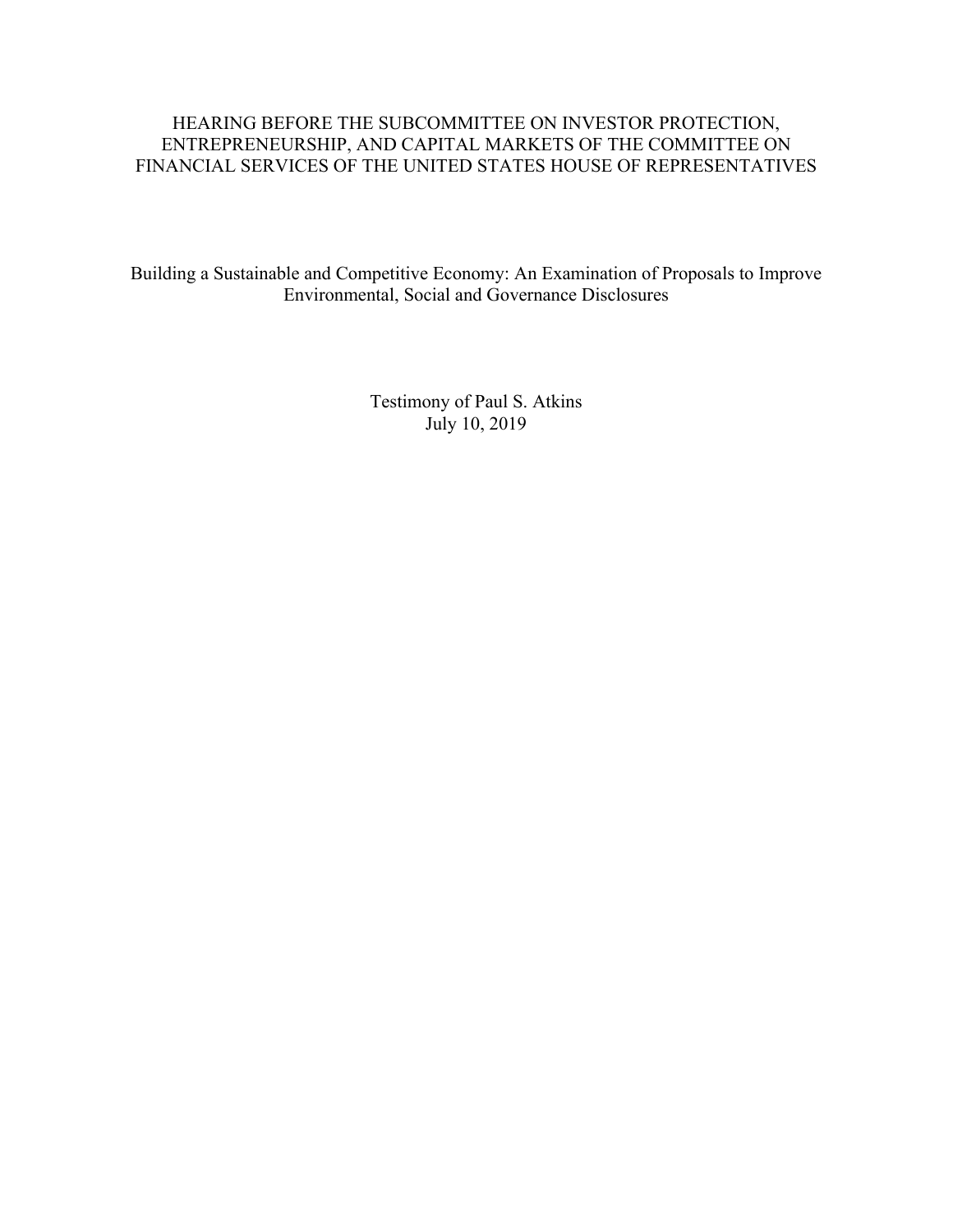Chairwoman Maloney, Ranking Member Huizenga, and Members of the Subcommittee:

Thank you for inviting me to appear here today to discuss Environmental, Social, and Governance, or "ESG" disclosures, and the Securities and Exchange Commission ("SEC") disclosure regime more generally. From 2002 to 2008, I served as a Commissioner of the SEC, and before that I served on the staff of two former SEC Chairmen, in addition to roles in private practice. In 2009, I founded Patomak Global Partners, a Washington, DC based consultancy, and have served as the Chief Executive Officer since that time.

#### Background on SEC Disclosure

#### *History and Purpose*

For more than 85 years, the securities laws of the United States, and in particular the Securities Act of 1933, have been based primarily on the principle of disclosure. This was a conscious decision of the drafters of the statutes.1 The SEC's statutory mission is to maintain fair, orderly, and efficient markets, facilitate capital formation, and to protect investors. It carries out the last part by ensuring market participants have accurate material information about the securities in which they invest. As described on the Commission's website, "The laws and rules that govern the securities industry in the United States derive from a simple and straightforward concept: all investors, whether large institutions or private individuals, should have access to certain basic facts about an investment prior to buying it, and so long as they hold it."2 Various competing and special interests have from time to time attempted to control the type of disclosures required by the SEC. However, over the years, the Commission has generally focused on disclosure of "material" information.

### *Materiality*

The requirement of materiality is derived from SEC Rule 10b-5, which was promulgated pursuant to the SEC's authority under section 10(b) of the Securities Exchange Act of 1934. Section 10(b) makes it unlawful, in connection with the purchase or sale of any security, to use or employ "any manipulative or deceptive device or contrivance in contravention of such rules

 <sup>1</sup> *See* Commissioner Troy Paredes, *Remarks at The SEC Speaks in 2013*, U.S. Sec. & Exch. Comm'n (Feb. 22, 2013), http://www.sec.gov/news/speech/2013/spch022213tap.htm#P222267.

<sup>2</sup> *See* U.S. Sec. & Exch. Comm'n, *What We Do*, https://www.sec.gov/Article/whatwedo.html (last modified June 10, 2013).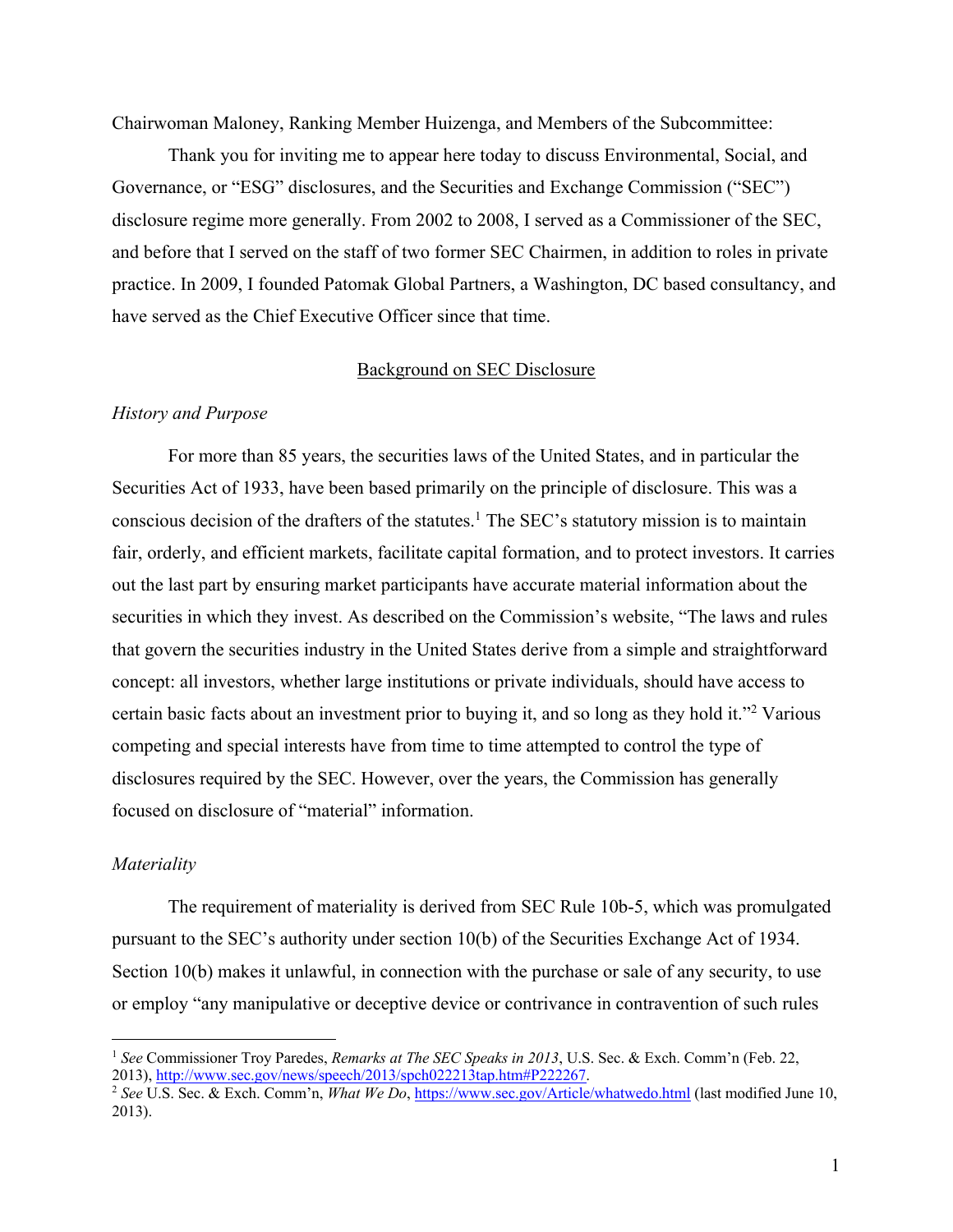and regulations as the Commission may prescribe as necessary or appropriate in the public interest or for the protection of investors."3 Rule 10b-5 provides that, in connection with the purchase or sale of any security, it shall be unlawful "[t]o make any untrue statement of a material fact or to omit to state a material fact necessary in order to make the statements made . . . not misleading."4 In 1975, the SEC stated "[i]n administering the disclosure process under the Securities Act and the Securities Exchange Act, the Commission has generally... requir[ed] disclosure only of such information as the Commission believes is important to the reasonable investor—material information." It furthered that this requirement is "necessary in order to insure meaningful and useful disclosure documents of benefit to most investors without unreasonable costs to registrants and their shareholders."5

The courts have since expounded on what information is "material" and warrants disclosure. The objective standard for materiality was set by the Supreme Court in *TSC Industries v. Northway* (1976).<sup>6</sup> As Justice Thurgood Marshall wrote for the majority in the context of a controversy regarding a proposed merger, an omitted fact is material only if there is "a substantial likelihood that a reasonable shareholder would consider it important in deciding how to vote."<sup>7</sup> Fundamentally, it is not enough that some investors may view a fact as important; rather, it must be important to the *reasonable* investor. As former SEC Chair Mary Jo White eloquently stated, "what some investors might want may not be what reasonable investors need."8 In the forty-plus years since the Supreme Court decision in *TSC Industries*, the Supreme Court has repeatedly upheld the doctrine of materiality, including most recently in 2011 in *Matrixx Initiatives, Inc. v. Siracusano*. <sup>9</sup> Importantly, the Commission continues to abide by its own precedents and those of the Supreme Court, rather than adhere to other approaches that would dilute the focus on materiality.

 <sup>3</sup> *See* 15 U.S.C. § 78j(b) (2006).

<sup>4</sup> *See* 17 C.F.R. § 240.10b-5 (2011).

<sup>5</sup> *See* 40 Fed. Reg. 51, 656 (Oct. 16, 1975).

<sup>6</sup> *See TSC Industries v. Northway*, 426 U.S. 438, 439 (1976).

<sup>&</sup>lt;sup>8</sup> See Chair Mary Jo White, *The Path Forward on Disclosure*, U.S. Sec. & Exch. Comm'n (Oct. 15, 2013), https://www.sec.gov/news/speech/spch101513mjw#\_ftn7.

<sup>9</sup> *See Matrixx Initiatives, Inc. v. Siracusano*, 131 S. Ct. 1309, 1311 (2011).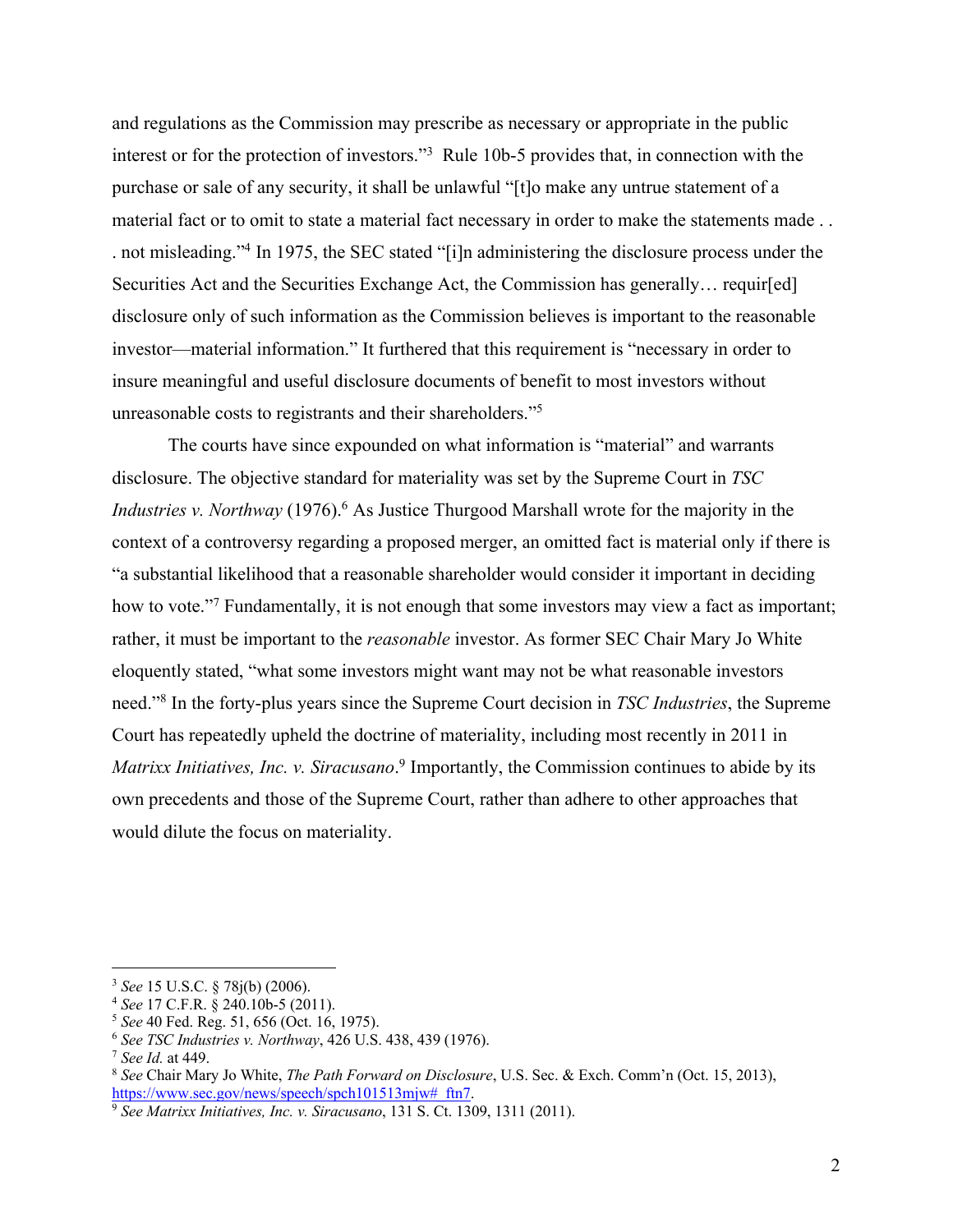# *Cost of Disclosure*

While many seem to believe that disclosure is costless and harmless, the costs of disclosure are real. Not only is there the direct cost of the disclosure, which for just three provisions of the Dodd-Frank Act was estimated to be \$4.5 billion to \$6 billion, with annual ongoing costs between \$670 million and \$2.1 billion, <sup>10</sup> but there is a cost to investors of "disclosure overload." In 2013, then SEC Chair Mary Jo White decried the issue, noting: "When disclosure gets to be 'too much' or strays from its core purpose, it could lead to what some have called 'information overload' – a phenomenon in which ever-increasing amounts of disclosure make it difficult for an investor to wade through the volume of information she receives to ferret out the information that is most relevant."<sup>11</sup> The concept of "disclosure overload" is not a new concept, as the Supreme Court recognized this very threat in *TSC Industries*, stating that "[s]ome information is of such dubious significance that insistence on its disclosure may accomplish more harm than good." Moreover, SEC Chairmen and Commissioners, regardless of party affiliation, have recognized the real risks of disclosure overload.12

Even though the problem of disclosure overload was noted by the Supreme Court more than 40 years ago, mandatory disclosures have continued to increase since then. In particular, the Sarbanes-Oxley and Dodd-Frank Acts greatly increased the number of mandated public company disclosures. The issue has been studied across various disciplines and in international fora as well. One study notes that since 2010, several organizations including the Financial Accounting Standard Board ("FASB") and the International Accounting Standard Board ("IASB") have kicked-off projects on the development of disclosure framework reform, as a result of information overload.13 An IASB study found over 80 percent of respondents agreed that improvements could be made to the way financial information is disclosed, half of which felt such improvements were needed across all parts of the annual report, not just the financial

 <sup>10</sup> *See* Pay Ratio Disclosure, 80 Fed. Reg. 50,103 (Aug. 18, 2015); *See also* Conflict Minerals, 77 Fed. Reg. 56,273 (Sept. 12, 2012); *See also* Disclosure of Payments by Resource Extraction Issuers, 81 Fed. Reg. 49,359 (Jul. 27, 2016).

<sup>11</sup>*See* Chair Mary Jo White, *The Path Forward on Disclosure*, U.S. Sec. & Exch. Comm'n (Oct. 15, 2013), https://www.sec.gov/news/speech/spch101513mjw#\_ftn7.

<sup>12</sup> *See, e.g.,* Commissioner Troy Paredes, *Remarks at The SEC Speaks in 2013*, U.S. Sec. & Exch. Comm'n (Feb. 22, 2013), https://www.sec.gov/news/speech/2013-spch022213taphtm#P33\_8287*; See also* Chair Mary Jo White, *The Path Forward on Disclosure*, , U.S. Sec. & Exch. Comm'n (Oct. 15, 2013), https://www.sec.gov/news/speech/spch101513mjw#\_ftn7.

<sup>13</sup> *See* Dirk Beerbaum, *Disclosure Overload – A Literature Review*, SSRN (Oct. 5, 2015), https://papers.ssrn.com/sol3/papers.cfm?abstract\_id=2669135.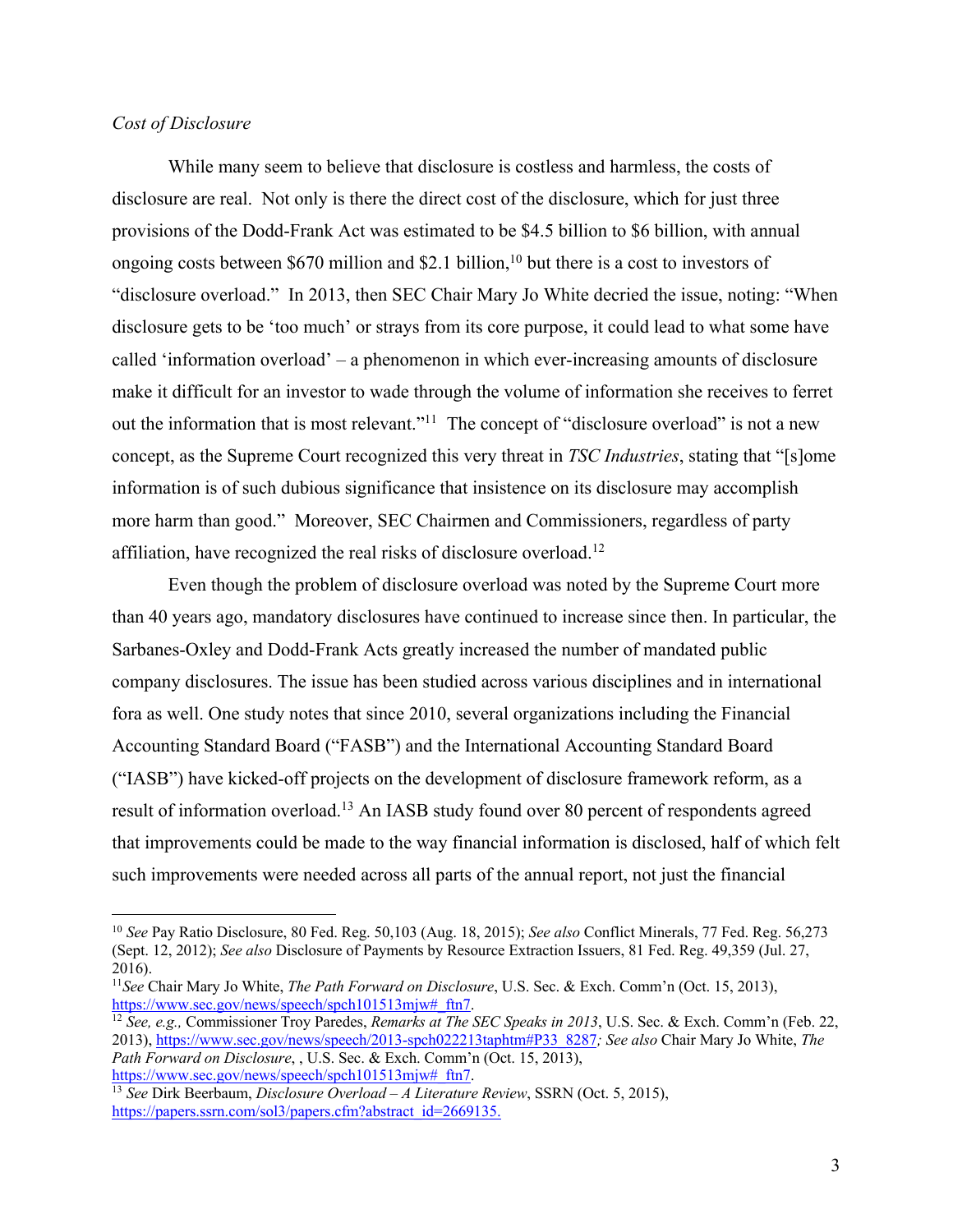statements.<sup>14</sup> Hans Hoogervorst, head of the IASB, noted that "many companies present nonfinancial information on, for example, sustainability issues [and] for the investor, it is often difficult to see the woods through the multitude of information trees."15

In addition to costs to investors, studies have also found that disclosure costs contribute to companies' decision to go public or remain private.<sup>16</sup> The Treasury Department under President Obama recognized this problem and in March 2011 convened a conference on access to capital. This conference led to the creation of the private-sector IPO Task Force "to examine the conditions leading to the IPO crisis and to provide recommendations for restoring effective access to the public markets for emerging, high-growth companies."17 In its report to the Treasury Department, the IPO Task Force found that 72 percent of the CEOs surveyed cited public disclosure impact on business among their biggest concern about going public.18 Of public company CEOs surveyed, 92 percent named administrative burden of public reporting as one of the most significant IPO challenges. As part of a 2017 study, the Treasury Department conducted outreach to numerous stakeholders who cited nonfinancial disclosure requirements as a factor affecting public companies since the Sarbanes-Oxley Act.<sup>19</sup> Similarly, an interim report by President Obama's Council on Jobs and Competitiveness noted "well-intentioned regulations aimed at protecting the public from the misrepresentations of a small number of large companies have unintentionally placed significant burdens on the large number of smaller companies. As a result, fewer high-growth entrepreneurial companies are going public, and more are opting to provide liquidity and an exit for investors by selling out to larger companies. This hurts job creation, as the data clearly shows that job growth accelerates when companies go public, but often decelerates when companies are acquired."20

/media/feature/news/speeches/2016/hans-hoogervorst-zurich-conference-2016.pdf?la=en.

<sup>16</sup> *See* Michael Dambra et al., *The JOBS Act and IPO Volume: Evidence That Disclosure Costs Affect the IPO Decision*, J. Fin. Econ., (Aug. 25, 2014), http://leeds-faculty.colorado.edu/bhagat/JOBSAct-IPO-Volume.pdf. <sup>17</sup> *See* IPO Task Force, *Rebuilding the IPO On-Ramp*, U.S. Sec. & Exch. Comm'n (Oct. 20, 2011), https://www.sec.gov/info/smallbus/acsec/rebuilding\_the\_ipo\_on-ramp.pdf.<br><sup>18</sup> See Id. at 38.

 <sup>14</sup>*See* Kirstina Reitan, *Joint Effort Needed to Tackle Disclosure Problem*, IFRS (Jan. 24, 2013), https://www.ifrs.org/news-and-events/2013/01/joint-effort-needed-to-tackle-disclosure-problem/. <sup>15</sup> *See* Hans Hoogervorst, *Better Communication*, IFRS (June 30, 2016), https://www.ifrs.org/-

<sup>&</sup>lt;sup>19</sup> See Steven Mnuchin, Craig Phillips, *A Financial System That Creates Economic Opportunities*, U.S. Dep't of the Treasury (Oct. 2017), https://www.treasury.gov/press-center/press-releases/documents/a-financial-system-capitalmarkets-final-final.pdf.

<sup>&</sup>lt;sup>20</sup> See Jobs Council, *Taking Action, Building Confidence*, Jobs Council (Oct. 2011), http://files.jobscouncil.com/jobscouncil/files/2011/10/JobsCouncil\_InterimReport\_Oct11.pdf.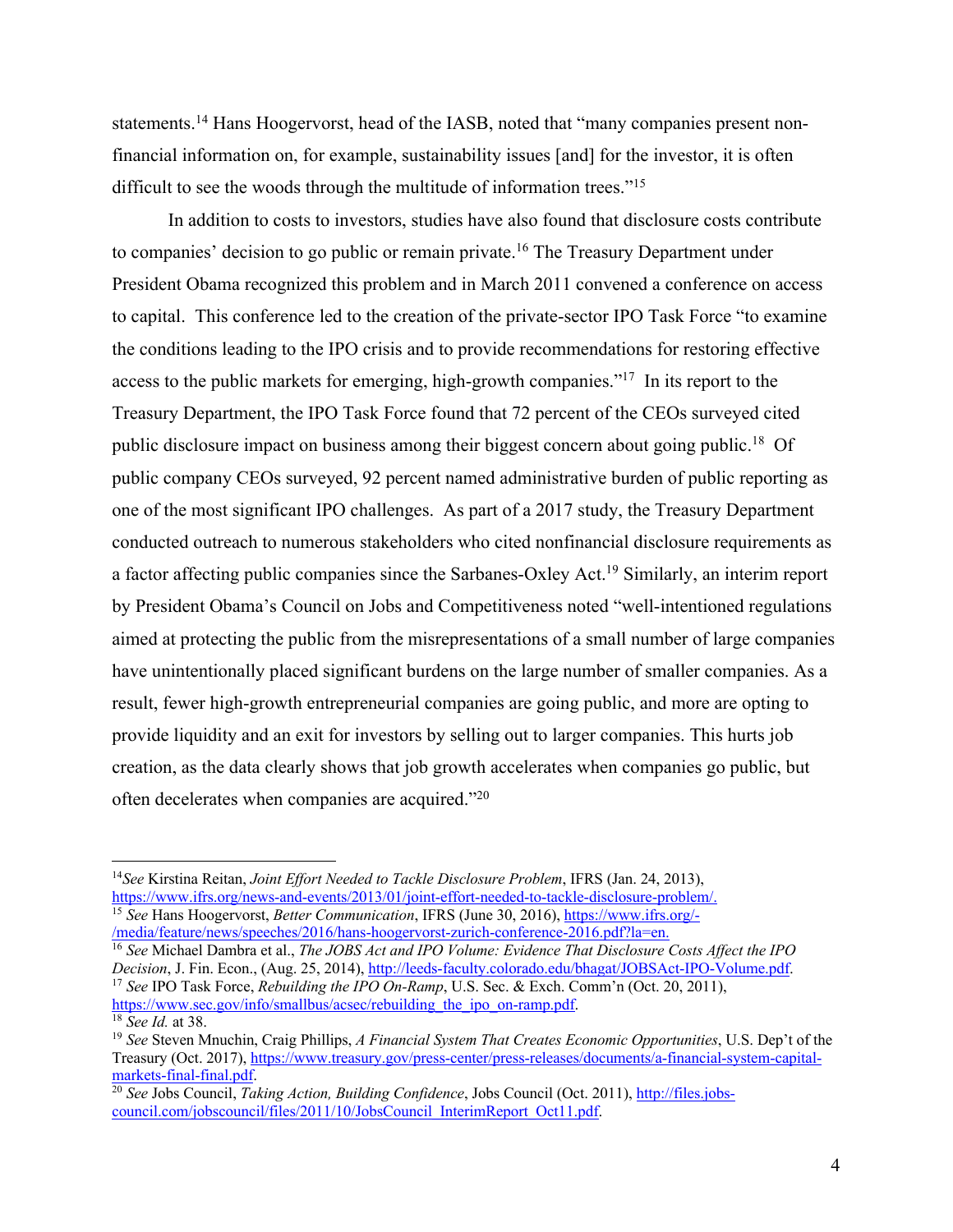# *The Need for More Public Companies*

The benefits to the economy and jobs market of more companies going public has been well documented. It is estimated that 90% to 92% of job growth occurs after IPO, with most of that growth occurring in the first five years following IPO.<sup>21</sup> A study by the Kauffman Foundation estimated that the 2,766 companies that went public from 1996 to 2010 collectively employed 2.2 million more people in 2010 than they did before they went public, while total sales among these companies increased by over \$1 trillion during the same period.<sup>22</sup> Another study found that emerging growth companies' post-IPO employment increased 156%.<sup>23</sup> Likewise, a 2017 study concluded that successful IPOs are a critical component of both post-IPO job creation and new firm creation by giving employees in companies that successfully go public the wealth necessary to absorb the risk of creating a firm or joining a startup.<sup>24</sup> Robust public markets also come with enhanced transparency and incorporate the maximum amount of information, which aids in price discovery and investor protection.

Unfortunately, another well-known fact is that public company offerings have been on the decline in the United States, with only half as many public companies available for investors to invest in compared to twenty years ago. This trend in the United States is unusual compared to other countries with similar institutions and economic development, as one study found that while U.S. listings dropped by about half since 1996, listings in a sample of developed countries increased by 48%.25

In 1996, when IPOs were at their peak, there were more than 600 IPOs in one year, yet there were approximately 260 IPOs total between 2008 and 2010.26

 <sup>21</sup> *See* IPO Task Force, *Rebuilding the IPO On-Ramp*, U.S. Sec. & Exch. Comm'n (Oct. 20, 2011), https://www.sec.gov/info/smallbus/acsec/rebuilding\_the\_ipo\_on-ramp.pdf; *See also* The The Economist, *A Helping Hand for Startups*, The Economist (Oct. 8, 2011),<br>http://www.economist.com/node/2153<u>1482</u>; See also IHS Global Insight, Venture Impact Study 2010.

<sup>&</sup>lt;sup>22</sup> See Kauffman Foundation, *Post-IPO Employment and Revenue Growth for U.S. IPOs June 1996-2010*, Kauffman Foundation (May 21, 2012), https://www.kauffman.org/what-we-do/research/2012/05/postipo-employment-andrevenue-growth-for-us-ipos-june-19962010.

<sup>23</sup> *See* Martin Kenney, Donald Patton & Jay R. Ritter, Post-IPO Employment and Revenue Growth for U.S. IPOs, June 1996-2010, at 1 (May 2012). 24 *See* Tania Babina et al., *Going Entrepreneurial? IPOs and New Firm Creation*, Semantic Scholar (Feb. 2017),

https://pdfs.semanticscholar.org/baaa/6ceb811c36e7c3de3cef63f47ec7347f170b.pdf?\_ga=2.77677204.1889961591. 1562339932-774756550.1562339932.<br><sup>25</sup> See Craig Doidge et al., *The U.S. Listing Gap*, 123 J. of Fin. Econ. 464, 467 (Mar. 2017).

<sup>&</sup>lt;sup>26</sup> See Les Brorsen, *Looking Behind the Declining Number of Public Companies*, Harvard Law School Forum (May 18, 2017), https://corpgov.law.harvard.edu/2017/05/18/looking-behind-the-declining-number-of-public-companies/.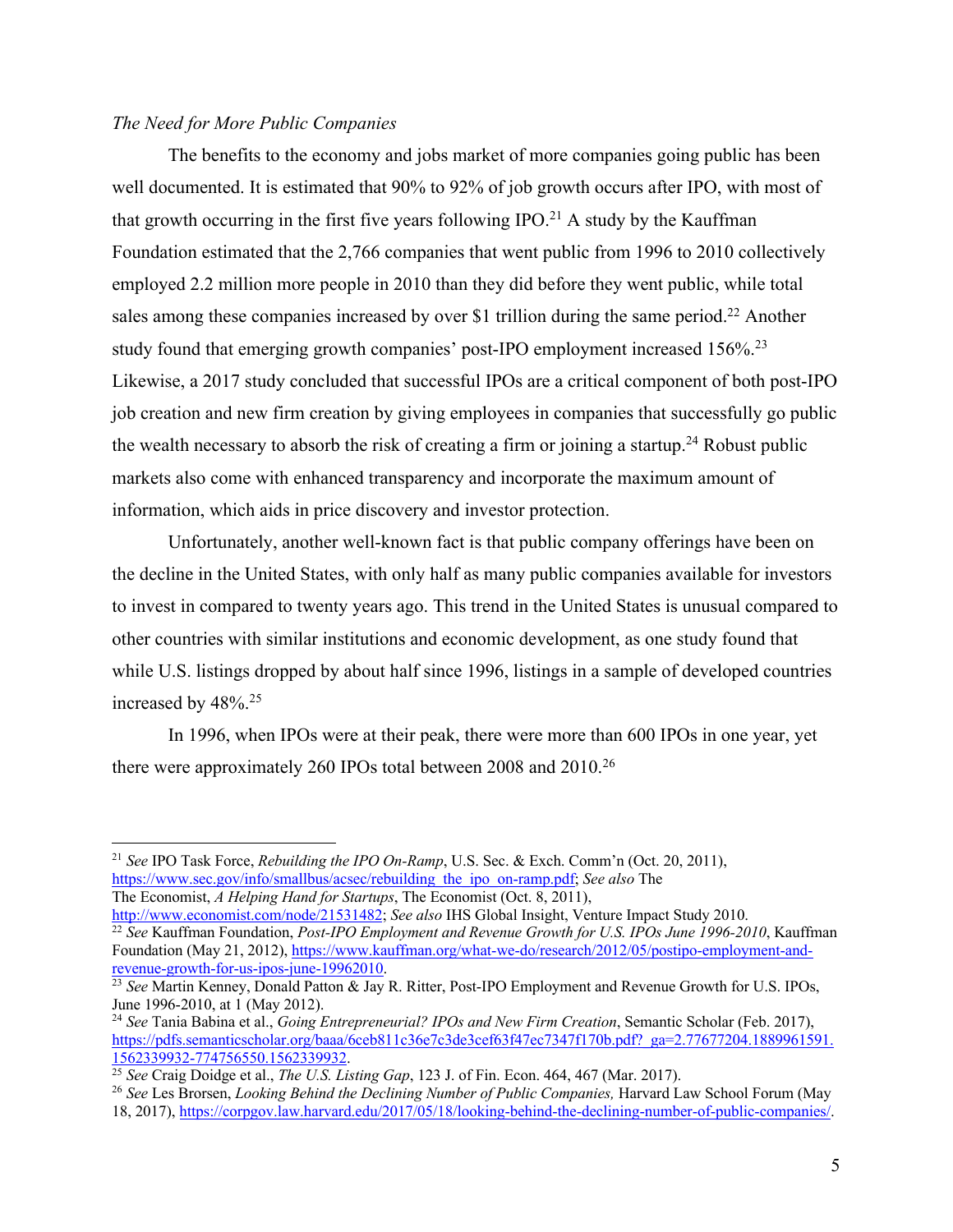

Source: Looking Behind the Declining Number of Public Companies, EY May 18, 2017

In light of this and other data, Congress in April 2012 swiftly acted. Led by Members of this Committee the "Jumpstart Our Business Startups" or "JOBS" Act was enacted. The JOBS Act recognized that the public-company disclosure regime inhibits companies from going public and thus established a regime to lessen those requirements on new emerging-growth companies.

When firms conduct an IPO and offer securities in public markets, everyday investors gain an investment opportunity and can participate in these markets with minimal hurdles or restrictions. In contrast, if firms choose not to go public and raise capital through a private offering or an exempt offering, these sales can be subject to limitations and restrictions on who can participate. To the extent that regulatory requirements are impacting companies' decisions to go public, many ordinary investors are losing out on this valuable investment opportunity, especially compared to high net-worth individuals who are more able to participate in private offerings. One venture capital firm, Andreessen Horowitz, compared the return multiples for technology-related firms of the 1980s with such newer technology firms as Twitter and Facebook in the 2000s. In 1986, Microsoft returned just over 200x in private value creation, while its public value creation was roughly 600x. Oracle had similar return ratios in the same year. Contrast this with Facebook in 2012 and Twitter in 2013, nearly all of whose returns were private.27

 <sup>27</sup>*See* Morgan Bender et al., *US Tech Funding*, LinkedIn Slide Share (June 2015), https://www.slideshare.net/a16z/state-of-49390473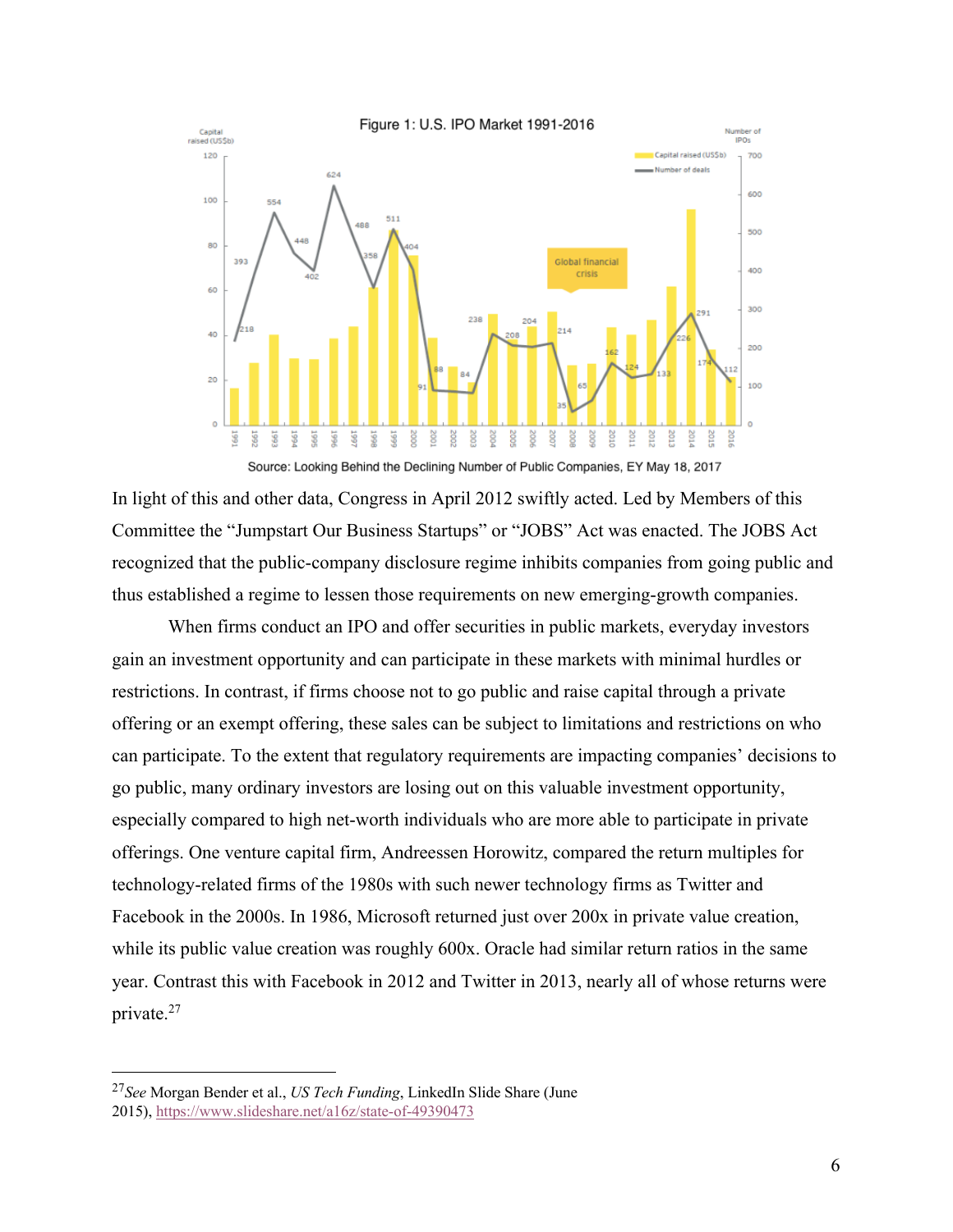Since the passage of the JOBS Act, the number of IPOs per year has been almost 190, compared to an average 100 per year in the five years prior to enactment. While this is a significant improvement, there is still more that can be done. Unfortunately, as discussed in further detail below, the draft bills under consideration today would inhibit rather than facilitate more IPOs. While the bills are likely well-intentioned, the reality is that many of them set requirements already provided elsewhere in law, at best, or would mostly engender the type of unintended consequences prior efforts have visited upon public companies, their investors and U.S. economic growth.

# Discussion of Draft Bills

### *ESG Disclosure Simplification Act*

The *ESG Disclosure Simplification Act* requires companies to disclose their views about the link between ESG metrics and long-term business strategy and requires the Commission to define ESG metrics and companies to disclose those metrics. An advisory committee would be established to aid the Commission's determination of the metrics. The issue with ESG standards is that they are subjective, making them difficult to both define and measure. Commissioner Hester Peirce recently described the challenge of this kind of an approach: "ESG scoring is often arbitrary because these reports are read and analyzed by machines. Illustrating this arbitrariness, Sarah Teslik, a consultant on ESG issues, recommends that companies 'go look at the list of things they grade on and then disclose the way they talk. You may be doing something just right, but you called it a practice; you didn't call it a policy. And you only get credit if you call it a policy.""28

Additionally, the boards and management of public companies have a legal obligation to uphold fiduciary duty and maximize shareholder return with a focus on long term value creation. To the extent that these metrics prevent businesses from carrying out this obligation by focusing on obscure and subjective targets that might not be appropriate for their business model, this would conflict with their fiduciary duty.

The bill would also ordain the developed ESG metrics as "material" for the purposes of securities laws, upending almost a century of case law precedent, and opening the door for any

 <sup>28</sup> *See* Commissioner Hester Peirce, *Scarlet Letters: Remarks Before the American Enterprise Institute,* U.S. Sec. & Exch. Comm'n (Jun. 18, 2019), https://www.sec.gov/news/speech/speech-peirce-061819.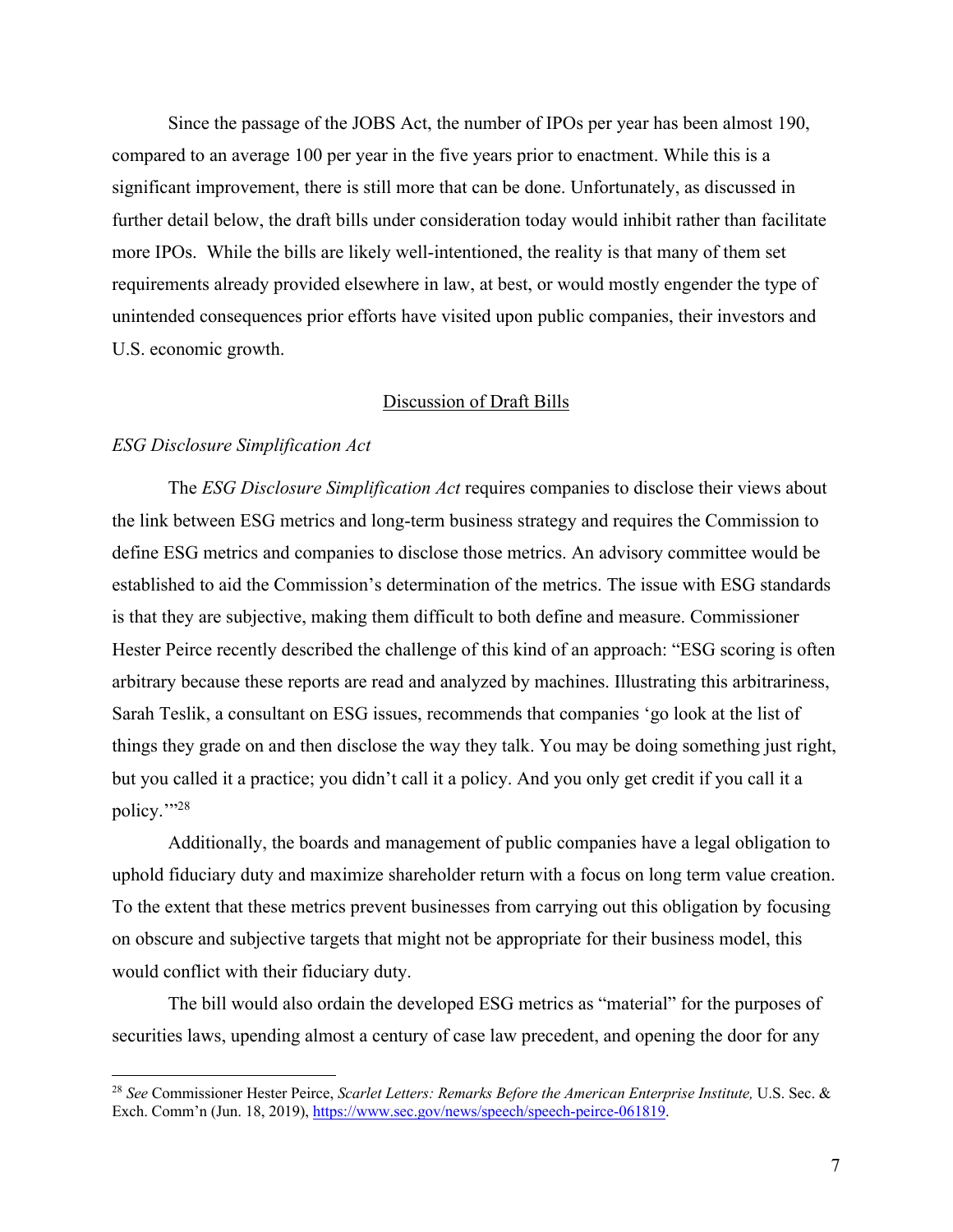type of information to be deemed "material," based on the whim of a particular group of people at a particular time.

### *The Shareholder Protection Act*

The *Shareholder Protection Act* would require public companies to disclose their political spending activity. The bill does not purport to have an investor protection or other related policy goal, but rather states it will "establish necessary accountability." Given the current disclosures and data available, it is not clear where the accountability is lacking. The results of a 2016 report by the Committee for Economic Development ("CED") found that even in light of the *Citizens United* decision, "most of the money raised and spent to support candidates in federal elections comes from individual donations subject to contribution limits and disclosed to the public … [L]arge corporations or publicly held companies have not engaged in independent spending or contributed large sums to Super PACs."29 A follow up CED report supported this claim, and noted that labor unions "have played a larger role than the business community."30 Besides the fact that companies are already required to disclose political contributions, it is well-documented that many calling for these types of proposals are not looking to enhance shareholder value, but rather to prevent companies from exercising their freedom of speech.<sup>31</sup> The bill states that, "historically, shareholders have not had a way to know, or to influence, the political activities of corporations they own." In fact, a process does already exist for shareholders to bring matters to the attention of companies they own and that is the shareholder proposal process granted by SEC Rule 14a-8 that has been in place since 1942.<sup>32</sup> Over the years, shareholder proposals requiring political and lobbying disclosures have

<sup>30</sup> *See* the Comm. For Econ. Dev. Of The Conference Bd., *The Landscape of Campaign Contributions*, Comm. For Econ. Dev. (July 10, 2017), https://www.ced.org/reports/the-landscape-of-campaign-contributions1

<sup>31</sup> *See* Joe Trotter, *New Report Unveils Effort to Censor Corporate Speech*, Inst. For Free Speech (June 5, 2014), https://www.ifs.org/news/new-report-unveils-effort-to-censor-corporate-speech/; *See also* Kimberly Strassel, *The Corporate Disclosure Ruse,* Wall Street Journal (May 31, 2012),

https://www.wsj.com/articles/SB10001424052702303552104577438553017191964; *See also* Deneen Moore, *Union Activists' Strong-Arm Tactics*, Nat'l Ctr. For Pub. Pol'y Research (Sept. 25, 2006),

 <sup>29</sup> *See* the Comm. For Econ. Dev. Of The Conference Bd., *The Landscape of Campaign Contributions*, Comm. For Econ. Dev. (Nov. 2016), https://www.ced.org/reports/single/the-landscape-of-campaign-contributions

https://nationalcenter.org/project21/2006/09/25/union-activists-strong-arm-tactics-deneen-moore/ (Charles Schwab Corporation became a target of labor unions for the personal support of Social Security reform by the company's founder, Charles Schwab. "Although the company wanted to enhance shareholder value through this advocacy, its participation in the public policy debate and exercise of political freedoms seemed too much of a threat to union activists.")

<sup>32</sup> *See* 17 CFR § 240.14a-8 (2013).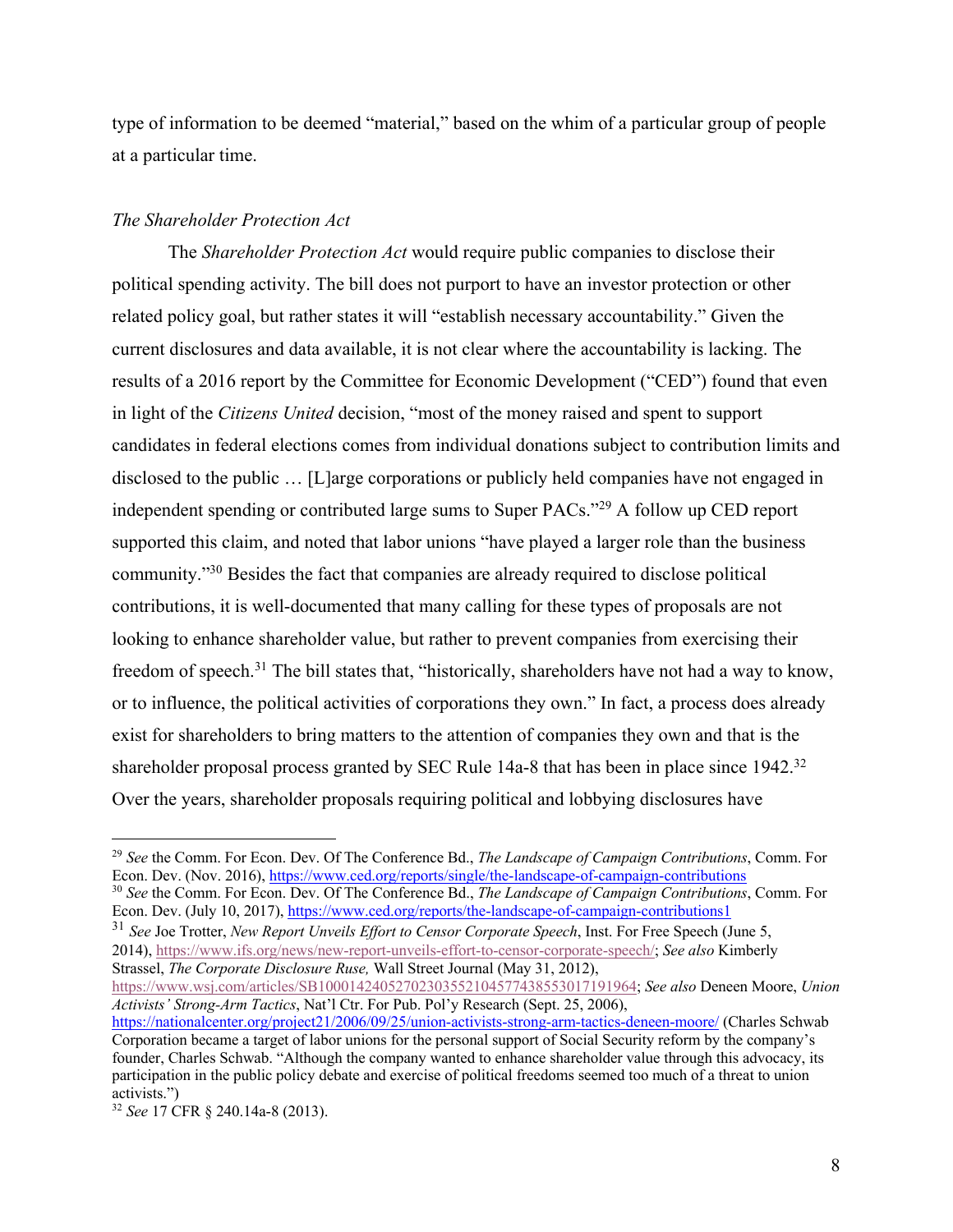consistently been rejected by shareholders. Last year, roughly 74% of Fortune 250 shareholders rejected these proposals.



# *Corporate Human Rights Risk Assessment, Prevention, and Mitigation Act of 2019*

This bill would require issuers that are required to file an annual report to conduct an annual analysis to identify any human-rights risks or impacts in the operations and value chain of the issuer and rank them based on severity. In addition to the impracticability for global companies with complicated supply chains to comply with this rule and the sheer compliance costs, which for a similar Dodd-Frank provision relating to conflict minerals was estimated to be \$3 to \$4 billion,<sup>33</sup> the SEC is not equipped to address public policy goals of this nature through its disclosure regime. This was demonstrated by preliminary observations of the conflict minerals disclosure rule. The U.S. Government Accountability Office found that "[c]ompany filings indicate companies exercised due diligence but most were unable to determine whether or not conflict minerals used came from covered countries, or whether they financed or benefited armed groups."34 What is worse is that a rule of this nature may have the opposite of the intended policy goal. Following implementation of the conflict minerals rule, an empirical analysis found that "[i]nstead of reducing violence, the evidence indicates the policies increased the incidents in which armed groups looted civilians and committed violence against them."<sup>35</sup>

 <sup>33</sup> *See* Conflict Minerals, 77 Fed. Reg. 56,273 (Sept. 12, 2012)

<sup>34</sup> *See* Kimberly Gianopoulos, *SEC Conflict Minerals Rule: 2017 Review of Company Disclosures in Response to the U.S. Securities and Exchange Commission Rule*, U.S. Gov't Accountability Office (Apr. 26,

<sup>2017),</sup> https://www.gao.gov/assets/690/684300.pdf; *See also* Kimberly Gianopoulos, *Company Reports on Mineral Sources in 2017 Are Similar to Prior Years and New Data on Sexual Violence Are Available*, U.S. Gov't Accountability Office (June 2018), https://www.gao.gov/assets/700/692851.pdf.

<sup>35</sup> *See* Dominic Parker and Bryan Vadheim, *Resource Cursed or Policy Cursed?*, Univ. of Wis. (June 3, 2016), https://aae.wisc.edu/dparker5/papers/ParkerVadheimJAERE.pdf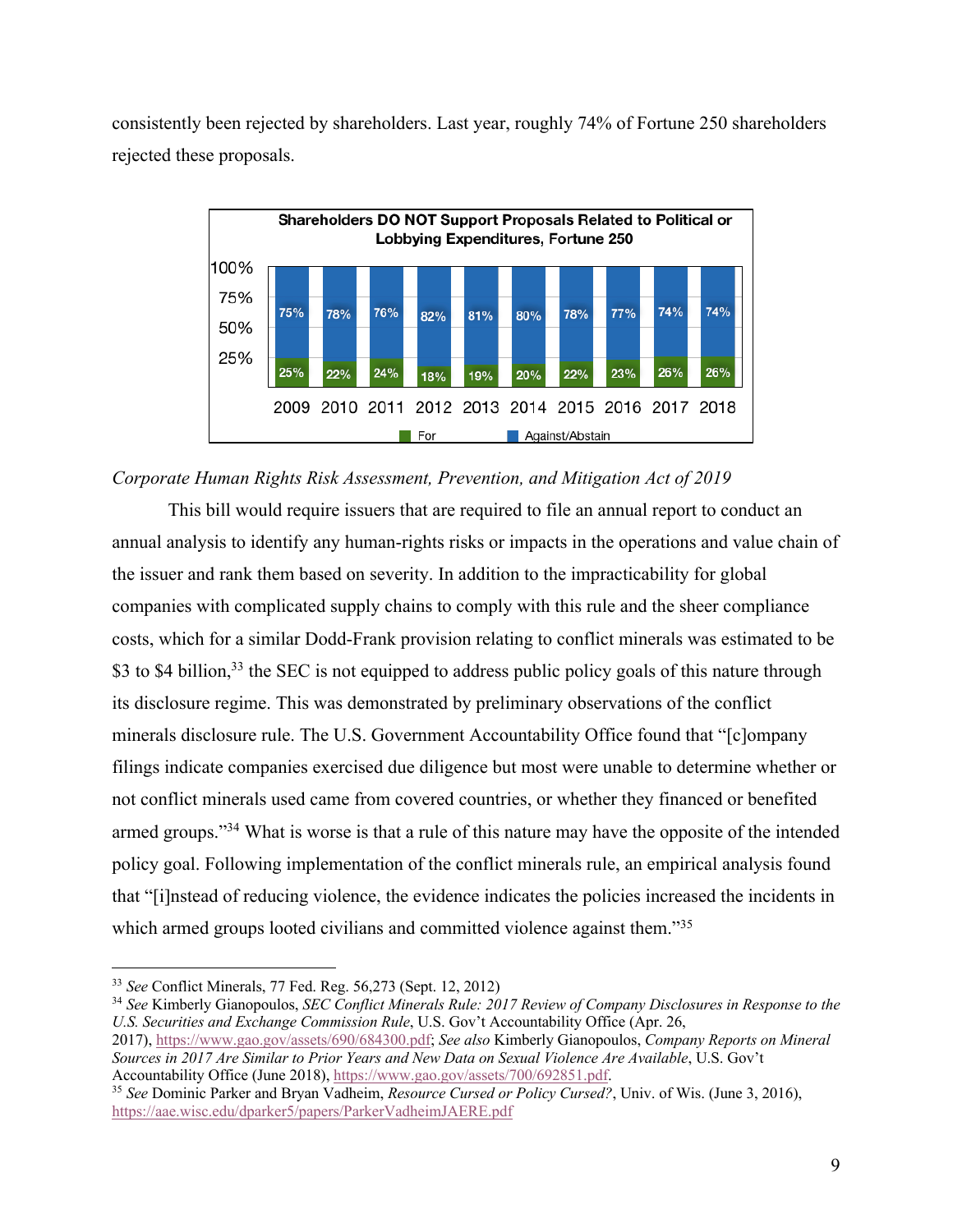For this reason, the SEC should focus on its mission of regulating capital markets and protecting investors, rather than being tasked with lofty goals it is not equipped to handle, such as "supporting the public interest in ensuring publicly traded companies do not cause or contribute to adverse human rights impacts...".<sup>36</sup> Not to mention, shareholders have already rejected human-rights risk assessment proposals when they have come to a vote. This proxy season, of the eleven proposals that received a final vote, all of them were rejected, with an average support rate of  $26\%$ <sup>37</sup> Finally, if the goal of this legislation is to reduce human rights violations, why does it only target public companies through the SEC disclosure regime, rather than all companies? Disproportionately requiring this costly, onerous disclosure from SECregistered public companies only furthers the disincentive to go public, contributing to the public company issue discussed earlier.

### *Corporate tax disclosure bill*

This bill would, among other things, require issuers to disclose in both annual and quarterly reports (1) the total pre-tax profit of the issuer during the period; (2) the total amount of state taxes paid by the issuer during the period; (3) the total amount of federal taxes paid by the issuer during the period; and, (4) the total amount of foreign taxes paid by the issuer during the period. The bill would also require issuers to disclose several metrics on a country-bycountry basis.

Although much of this information is already collected by the IRS, including a countryby-country breakdown for multinational enterprise groups that report \$850 million or more of revenues in the preceding annual reporting period,<sup>38</sup> some groups have argued that the SEC should require disclosure of this information for investors. However, this information is not material.

Companies are already required to provide footnote disclosure of material tax items in financial statements. Moreover, when Congress previously explored requiring companies to file additional tax information with the Commission, then-SEC Chairman Harvey Pitt stated that "[w]e believe the disclosure on corporate tax matters a company supplies in its filings provides

<sup>&</sup>lt;sup>36</sup> See H.R. Corporate Human Rights Risk Assessment, Prevention, and Mitigation Act of 2019 [DRAFT] <sup>37</sup> Author's calculations using ISS Corporate Solutions data

<sup>38</sup> *See* Internal Revenue Serv., *Frequently Asked Questions*, https://www.irs.gov/businesses/internationalbusinesses/frequently-asked-questions-faqs-country-by-country-reporting (last updated May 16, 2019).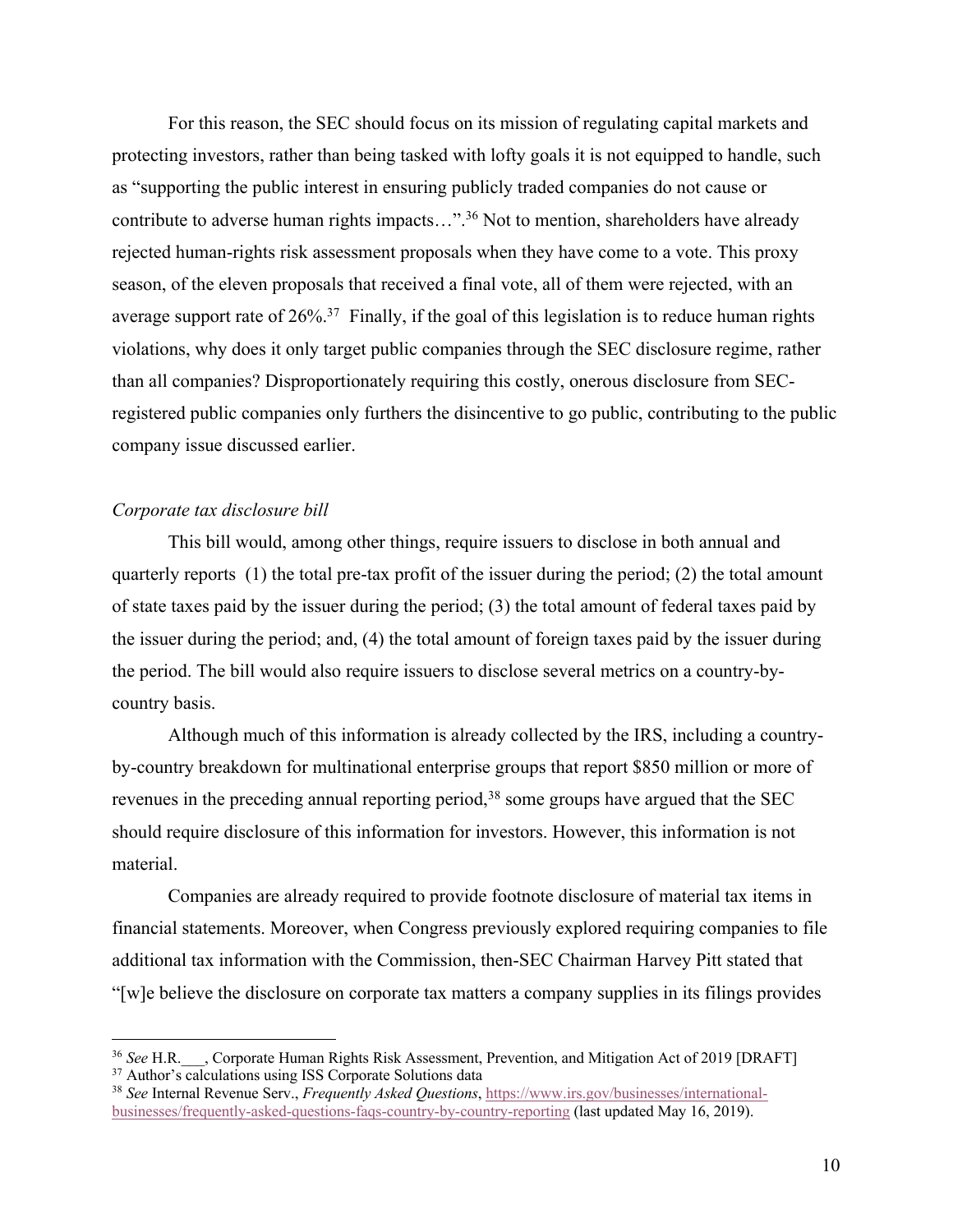sufficient information and that the provision of tax returns to the Commission or public disclosure to public investors is not necessary."<sup>39</sup> Furthermore, the SEC, the Department of Justice and other agencies can already request tax returns when needed for enforcement purposes in both tax and non-tax cases.

#### *Climate Risk Disclosure Act of 2019*

This bill would require public companies to disclose in their annual reports information relating to the financial and business risks associated with climate change and would require the SEC to establish climate-related risk disclosure metrics and guidance. The problem with this bill is that it seems to assume that there are not any climate-related disclosures today and that the SEC is equipped to develop specific requirements for climate-related disclosures. Both those assumptions are incorrect.

First, it is important to note that in 2010, the SEC published an interpretive release discussing how existing disclosure requirements may apply to climate-related issues.<sup>40</sup> For example, if a company's physical facilities are exposed to extreme weather risks and the company is making significant business decisions related to relocation or insurance, to the extent that those matters are material, companies should already be disclosing them.

Second, while some sustainability advocates have called for these disclosures, there is disagreement about whether and what information would be considered material and useful by the reasonable investor. SEC Division of Corporation Finance Director Bill Hinman made this very point in a speech earlier this year stating, "market participants who do support additional sustainability disclosure requirements do not themselves uniformly recommend additional disclosure on the same sustainability issues."<sup>41</sup> If the proponents disagree on what should be disclosed, it seems doubtful that the SEC, which does not have expertise in climate-related matters, should develop such standards. As Director Hinman stated, "[s]ubstituting regulatory

 <sup>39</sup> *See* Letter from Harvey Pitt, Chairman, U.S. Sec. Exch. Comm'n, to Charles Grassley, Senator, U.S. Senate (Aug. 15, 2002) (on file with Tax Notes)

<sup>40</sup> *See* U.S. Sec. & Exch. Comm'n; Commission Guidance Regarding Disclosure Related to Climate Change, 75 Fed. Reg. 6,290 (Feb. 8, 2010) (codified at 17 C.F.R. Pt. 211, 231, 241).

<sup>41</sup> *See* William Hinman, *Applying a Principles-Based Approach to Disclosing Complex, Uncertain and Evolving Risks,* U.S. Sec. & Exch. Comm'n (Mar. 15, 2019), https://www.sec.gov/news/speech/hinman-applying-principlesbased-approach-disclosure-031519